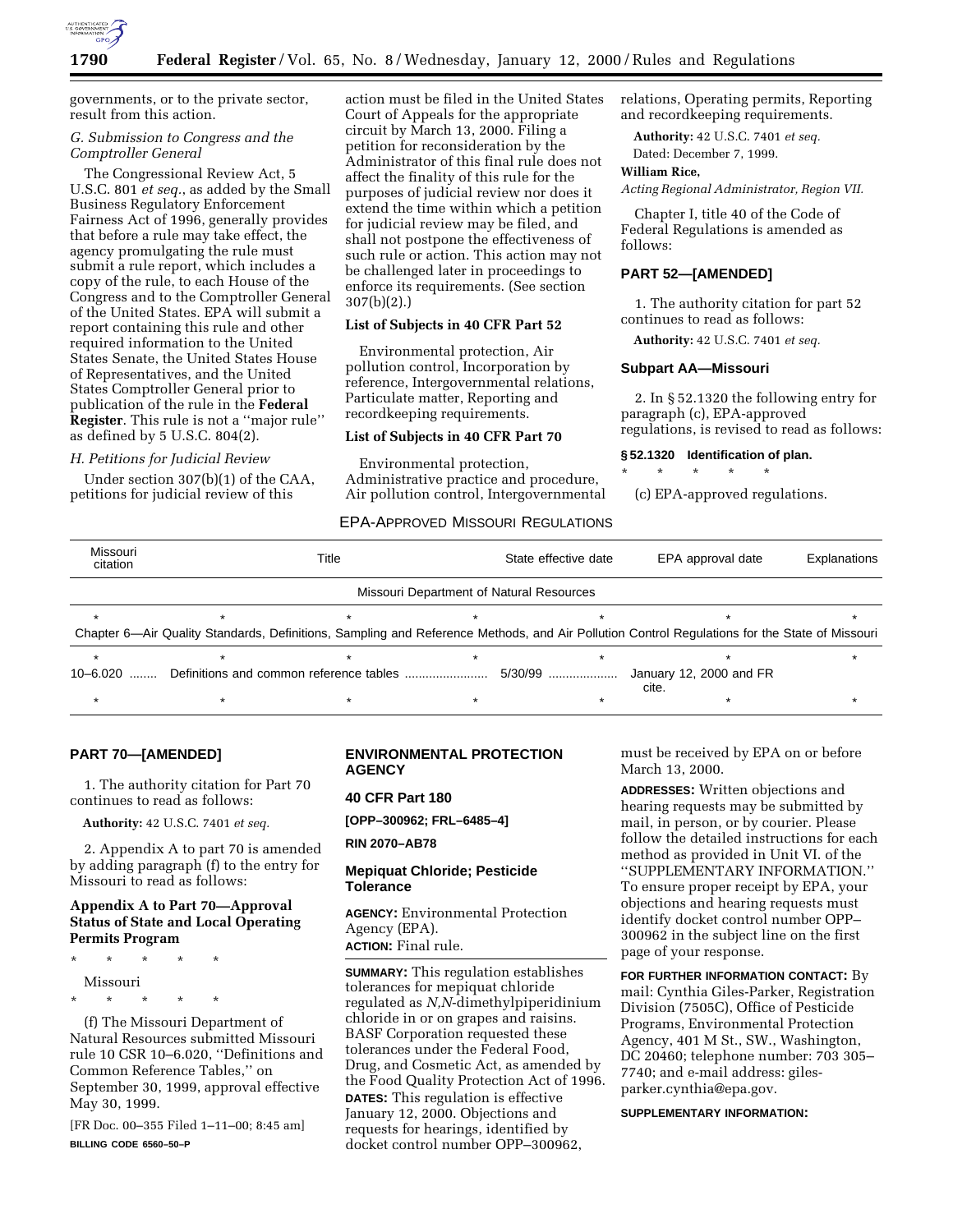# **I. General Information**

# *A. Does this Action Apply to Me?*

You may be affected by this action if you are an agricultural producer, food manufacturer, or pesticide manufacturer. Potentially affected categories and entities may include, but are not limited to:

| Cat-<br>egories | <b>NAICS</b>               | <b>Examples of Potentially</b><br><b>Affected Entities</b>                            |
|-----------------|----------------------------|---------------------------------------------------------------------------------------|
| Industry        | 111<br>112<br>311<br>32532 | Crop production<br>Animal production<br>Food manufacturing<br>Pesticide manufacturing |

This listing is not intended to be exhaustive, but rather provides a guide for readers regarding entities likely to be affected by this action. Other types of entities not listed in the table could also be affected. The North American Industrial Classification System (NAICS) codes have been provided to assist you and others in determining whether or not this action might apply to certain entities. If you have questions regarding the applicability of this action to a particular entity, consult the person listed under ''FOR FURTHER INFORMATION CONTACT.''

# *B. How Can I Get Additional Information, Including Copies of this Document and Other Related Documents?*

1. *Electronically.*You may obtain electronic copies of this document, and certain other related documents that might be available electronically, from the EPA Internet Home Page at http:// www.epa.gov/. To access this document, on the Home Page select ''Laws and Regulations'' and then look up the entry for this document under the ''**Federal Register**--Environmental Documents.'' You can also go directly to the **Federal Register** listings at http:// www.epa.gov/fedrgstr/.

2. *In person.* The Agency has established an official record for this action under docket control number OPP–300962. The official record consists of the documents specifically referenced in this action, and other information related to this action, including any information claimed as Confidential Business Information (CBI). This official record includes the documents that are physically located in the docket, as well as the documents that are referenced in those documents. The public version of the official record does not include any information claimed as CBI. The public version of the official record, which includes printed, paper versions of any electronic comments submitted during an

applicable comment period is available for inspection in the Public Information and Records Integrity Branch (PIRIB), Rm. 119, Crystal Mall #2, 1921 Jefferson Davis Hwy., Arlington, VA, from 8:30 a.m. to 4 p.m., Monday through Friday, excluding legal holidays. The PIRIB telephone number is (703) 305–5805.

## **II. Background and Statutory Findings**

In the **Federal Register** of November 24, 1999 (64 FR 66181) (FRL–6396–4), EPA issued a notice pursuant to section 408 of the Federal Food, Drug, and Cosmetic Act (FFDCA), 21 U.S.C. 346a as amended by the Food Quality Protection Act of 1996 (FQPA) (Public Law 104–170) announcing the filing of a pesticide petition (PP) for a tolerance by BASF Corporation. This notice included a summary of the petition prepared by BASF Corporation the registrant. There were no comments received in response to the notice of filing.

The petition requested that 40 CFR 180.384 be amended by establishing tolerances for residues of the plant growth regulator mepiquat chloride, in or on grapes at 1.0 parts per million (ppm), and raisins at 5.0 ppm.

Section 408(b)(2)(A)(i) of the FFDCA allows EPA to establish a tolerance (the legal limit for a pesticide chemical residue in or on a food) only if EPA determines that the tolerance is ''safe.'' Section  $408(b)(2)(A)(ii)$  defines "safe" to mean that ''there is a reasonable certainty that no harm will result from aggregate exposure to the pesticide chemical residue, including all anticipated dietary exposures and all other exposures for which there is reliable information.'' This includes exposure through drinking water and in residential settings, but does not include occupational exposure. Section 408(b)(2)(C) requires EPA to give special consideration to exposure of infants and children to the pesticide chemical residue in establishing a tolerance and to ''ensure that there is a reasonable certainty that no harm will result to infants and children from aggregate exposure to the pesticide chemical residue....''

EPA performs a number of analyses to determine the risks from aggregate exposure to pesticide residues. For further discussion of the regulatory requirements of section 408 and a complete description of the risk assessment process, see the final rule on Bifenthrin Pesticide Tolerances (62 FR 62961, November 26, 1997) (FRL–5754– 7).

# **III. Aggregate Risk Assessment and Determination of Safety**

Consistent with section 408(b)(2)(D), EPA has reviewed the available scientific data and other relevant information in support of this action. EPA has sufficient data to assess the hazards of and to make a determination on aggregate exposure, consistent with section 408(b)(2), for tolerances for residues of mepiquat chloride in or on grapes at 1.0 ppm, and raisins at 5.0 ppm. EPA's assessment of the dietary exposures and risks associated with establishing the tolerance follows.

# *A. Toxicological Profile*

EPA has evaluated the available toxicity data and considered its validity, completeness, and reliability as well as the relationship of the results of the studies to human risk. EPA has also considered available information concerning the variability of the sensitivities of major identifiable subgroups of consumers, including infants and children. The results of the toxicity studies for mepiquat chloride are listed below.

1. *Subchronic toxicity study*— *Rat*. The no-observed-adverse- effect level (NOAEL) for males and females is 4,632 ppm (about 346 mg/kg/day) and the lowest-observed-adverse-effect level (LOAEL) for males and females is 12,000 ppm (about 889 mg/kg/day) based on tremors in all rats; decreased body weight gain, food consumption and food efficiency; increase in thromboplastin time; decrease in serum calcium, creatinine glucose, total protein, albumin, globulin and the triglycerides; reduced grip strength of forelimbs and hindlimbs in both sexes; prolonged reaction time in the hot-plate test on day 93 in males; decreased absolute weight of liver, kidneys and adrenals in males, and liver and adrenals in females; decreased relative weight of liver in males; and increased relative weight of kidneys and testes in males and of kidneys in females.

2. *Subchronic toxicity study*— *dog*. The LOAEL is 3,000 ppm (95.3 mg/kg/ day), based on clinical signs of toxicity (slight sedation), body weight loss (up to 14%) and hematological effects (up to 14% reduction in hemoglobin content and number of erythrocytes and reduced hematocrit). The NOAEL is 1,000 ppm (32.4 mg/kg/day).

3. *Chronic toxicity study*—*rat*. The NOAEL is 2,316 ppm (106 mg/kg/day). The LOAEL is 5,790 ppm (268 mg/kg/ day), based upon decreased body weights and body weight gains for both males and females, increases in urinary crystals for males, and pathological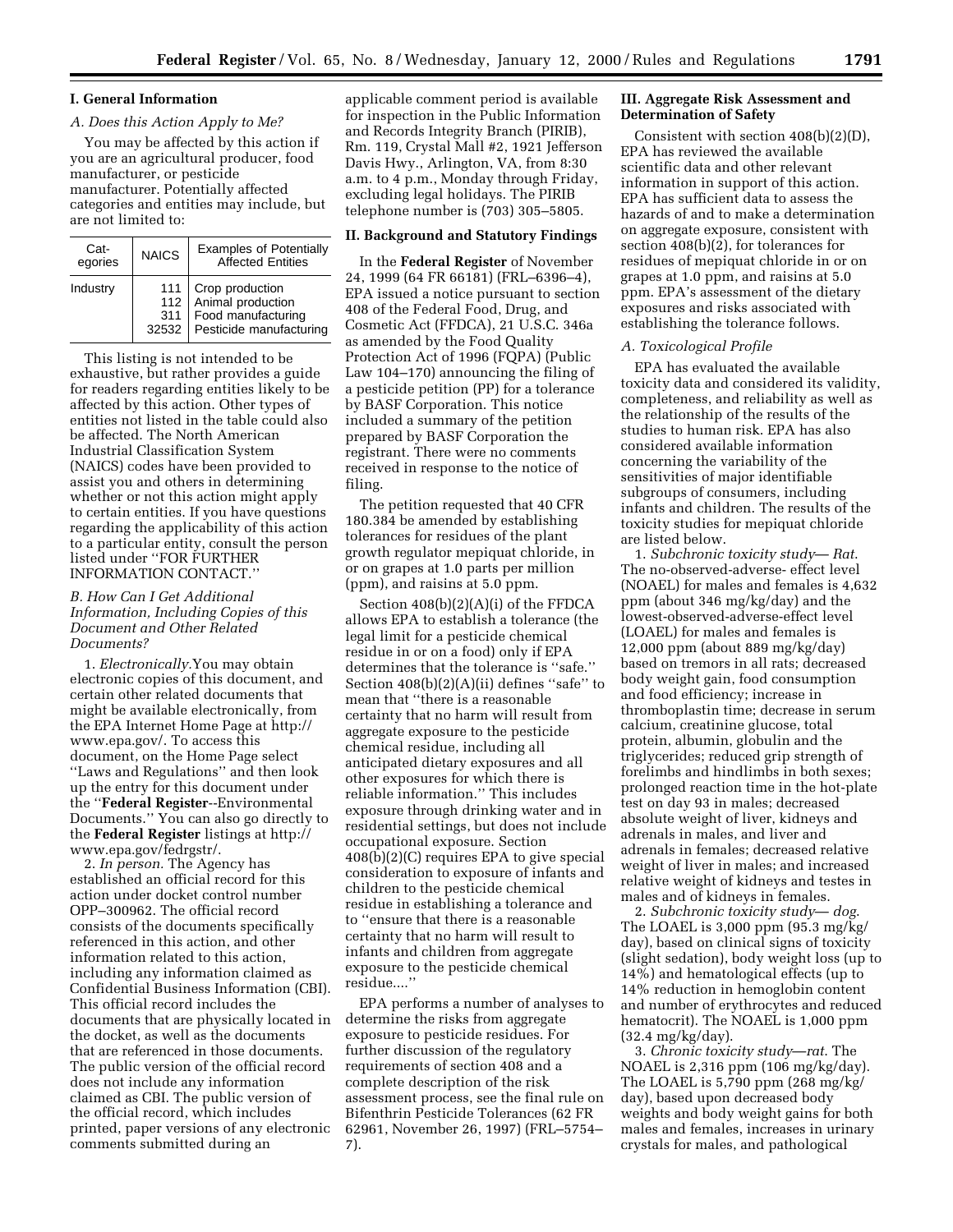changes in the adrenal cortex in females.

4. *Chronic toxicity Study*— *dog*. Study 1 and 2. The NOAEL is 1,800 ppm (58.4 mg/kg/day) and the LOAEL is 6,000 ppm (170 mg/kg/day), based on impaired neurological functions (slight sedation, abdominal/lateral positioning, spasms, and salivation) and epithelial vacuolization of the renal distal tubules.

5. *Carcinogenicity study*—*rat*. The LOAEL for males (269 mg/kg/day) and females (370 mg/kg/day) is 5,790 ppm, based upon decreased body weights, body weight gains, food consumption, food efficiency, and macroscopic and non-neoplastic findings. The NOAEL for males (105 mg/kg/day) and females (141 mg/kg/day) is 2,316 ppm. There were no treatment-related neoplastic findings for males or females treated with mepiquat chloride. Thus, mepiquat chloride does not exhibit carcinogenic potential in a 2–year feeding study involving male and female, rats.

6. *Carcinogenicity study*— *mice*. The NOAEL for mepiquat chloride administered for 2 years in food is 7,500 ppm for male (1,140 mg/kg/day) and female (1,348 mg/kg/day) B6C3F1 mice. There were no treatment-related neoplastic findings for males or females treated with mepiquat chloride. Thus, mepiquat chloride does not exhibit carcinogenic potential in a 2–year feeding study involving male and female B6C3F1 mice over this dose range. Based upon the lack of treatmentrelated findings, mepiquat chloride was not administered at the Maximum Tolerated Dose (MTD). However, the high dose (7,500 ppm) for the study was sufficient to assess carcinogenicity since the limit dose of 1,000 mg/kg/day was exceeded.

7. *Developmental toxicity study*— *rat*. Based on the clinical signs of toxicity and decreases in the food consumption and body weight gains, the maternal toxicity LOAEL is 300 mg/kg/day and the maternal toxicity NOAEL is 150 mg/ kg/day. Since developmental toxicity was not observed in this study, the developmental NOAEL is greater than or equal to 300 mg/kg/day, the highest dose tested.

8. *Developmental toxicity study—*. *rabbit*. The maternal LOAEL is 150 mg/ kg body weight/day, based on reduced body weight gains and reduced food consumption. The maternal NOAEL is 100 mg/kg body weight/day. The developmental LOAEL is 150 mg/kg/ day, based on increased skeletal variations. The developmental NOAEL is 100 mg/kg/day.

9. *Reproductive toxicity study—twogeneration—rat*. The LOAEL for systemic toxicity is 5,000 ppm for male

and female rats, based on neurological impairment, decreased body weight and body weight gain in the adults, and retarded growth of  $F_1$  and  $F_2$  pups. This dose corresponds to dietary concentrations of 499.3 and 574.5 mg/  $kg/day$ , respectively, for  $F_0$  and  $F_1$  males and 530.0 and 626.5 mg/kg/day, respectively, for  $F_0$  and  $F_1$  females. The corresponding NOAEL is 1500 ppm. There were no treatment-related effects on reproductive parameters. The LOAEL for reproductive toxicity is greater than 5,000 ppm. This study did not establish a reproductive NOAEL; however, the systemic NOAEL of 1,500 ppm would also be regarded as the reproductive NOAEL.

10. *Reverse Gene Mutation Assay. Negative*.

11. *Structural Chromosome*

*Aberration Assay. Negative*. 12. *Unscheduled DNA Synthesis Assay. Negative*.

13. *Metabolism study*. Mepiquat chloride did not accumulate in tissues of rats. Urine, feces and bile samples from various treatments were used for studies of the metabolic fate of mepiquat chloride. In all cases, only the unchanged compound could be detected. There was no biotransformation of mepiquat chloride *in vivo*. The potential metabolites, such as 1-methylpiperidine or piperidine, were not detected.

#### *B. Toxicological Endpoints*

The following endpoints were used in the risk assessments for mepiquat chloride.

1. *Acute toxicity*. The endpoint for the acute dietary risk assessment was estimated, based on the 1–year dog feeding study with the 90–day dog feeding as a supporting study. The NOAEL was 58.4 mg/kg/day, the Uncertainty Factor (UF) was 100, and the FQPA safety factor was reduced to 1X and applies to all population subgroups. The endpoints were impaired neurological functions (salivation, sedation, spasms, abdominal/lateral positioning), epithelial vacuolation of renal distal tubules, decrease in body weight, and hematology changes (decrease in RBC, hemoglobin, and hematocrit). The acute reference dose (aRfD) was 0.6 mg/kg/ day. Since the FQPA safety factor was reduced to 1x the Acute Population Adjusted Dose (aPAD) was 0.6 mg/kg/ day.

2. *Short- and intermediate-term toxicity.* The oral NOAEL of 58.4 mg/kg/ day from the combined chronic and subchronic toxicity studies in dogs was selected for the short- and intermediateterm dermal endpoint. The LOAEL was

95.3 mg/kg/day, based on clinical signs of toxicity (sedation, abdominal and lateral positions and tonic/clonic spasms), decreased body weight, and hematological changes. An oral dose was selected due to the lack of a dermal toxicity study. An UF of 100 was selected, based on 10x for interspecies extrapolation and 10x for intraspecies variability. The Dermal Absorption Factor (DAF) is 25%. The inhalation absorption factor is 100%..

3. *Chronic toxicity*. The chronic dietary endpoint is the NOAEL of 58.4 mg/kg/day from the 1–year and the 90– day dog feeding studies for the general U.S. population. The LOAEL was 95.3 mg/kg/day, based on clinical signs of toxicity (sedation, abdominal and lateral positions and tonic/clonic spasms), decreased body weight, and hematological changes. An UF of 100 was selected, based on 10x for interspecies extrapolation and 10x for intraspecies variability. The chronic RfD, 0.6 mg/kg/day is the chronic NOAEL divided by the UF which equals 58.4 mg/kg/day divided by 100. Since the FQPA safety factor was reduced to 1x the chronic population adjusted dose (cPAD) equals 0.6 mg/kg/day.

4. *Carcinogenicity*. Mepiquat chloride is classified as a ''not likely'' human carcinogen.

# *C. Exposures and Risks*

1. *From food and feed uses.* Tolerances have been established (40 CFR 180.384) for the residues of mepiquat chloride, in or on cotton seed, cotton forage, meat, milk, poultry and eggs. Tolerances are proposed on grapes and raisins. Risk assessments were conducted by EPA to assess dietary exposures from mepiquat chloride as follows:

i. *Acute exposure and risk.* Acute dietary risk assessments are performed for a food-use pesticide if a toxicological study has indicated the possibility of an effect of concern occurring as a result of a 1–day or single exposure. The Dietary Exposure Evaluation Model (DEEM) detailed acute analysis estimates the distribution of single exposures for the overall U.S. population and certain subgroups. The analysis evaluates individual food consumption as reported by respondents in the USDA 1989–1992 Continuing Survey of Food Intake by Individuals (CSFII) and accumulates exposure to the chemical for each commodity. Each analysis assumes uniform distribution of mepiquat chloride in the commodity supply.

A Tier 1 (assumptions: tolerance level residues and 100 percent crop treated,) acute dietary risk assessment was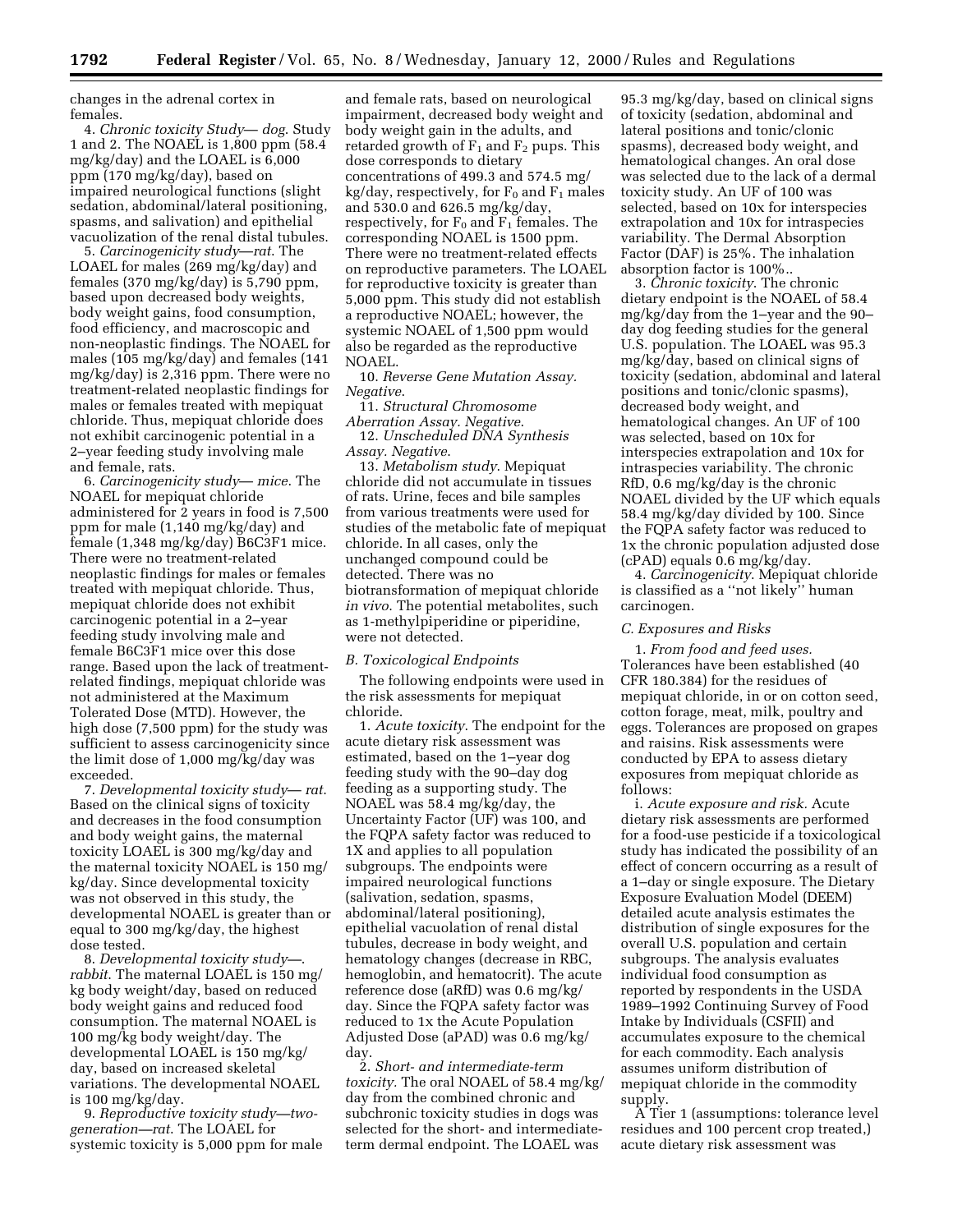conducted via DEEM. The DEEM processing factor was set at 1.00 for grape juice, based on the lack of concentration of residues therein; the default ratio of 3.0 was applied to grape juice concentrate. The commodities included in the acute DEEM analysis were: cottonseed (meal, oil); grapes (grapes, juice, juice concentrate, leaves, raisins, wine and sherry); and, the meat, fat, and meat by-products of cattle, goats, hogs, horses (meat only), and swine. Milk, egg, and poultry tolerances were not included, as these have recently been revoked, based upon the Regegistration Eligibility Determinations that the data indicate no finite residues are likely to occur in these commodities (40 CFR 180.6a(3)).

The resulting dietary food exposures (95th percentile) occupy up to 1.5% of the aPAD for the most highly exposed population subgroup (Children 1–6 years). These results should be viewed as conservative, health protective risk estimates. Refinements such as taking into account that only two grape varieties are to be treated; the percenttreated of their market share; and, Monte Carlo analysis, would yield even lower estimates of acute dietary exposure.

ii. *Chronic exposure and risk.* A Tier 1, chronic dietary risk assessment was conducted via DEEM. The DEEM processing factor settings for grape juice (1.0) and grape juice concentrate (3.0), and the commodities included in the chronic DEEM analysis, were exactly the same as those included in the acute DEEM analysis.

The resulting dietary food exposures occupy up to 0.3% of the cPAD for the most highly exposed population subgroup (Children 1–6 years). These results should be viewed as conservative, health protective risk estimates. Refinements such as taking into account that only two grape varieties are to be treated; the percenttreated of their market share; and, anticipated residues would yield even lower estimates of chronic dietary exposure.

iii. *Cancer dietary risk from food sources*. Mepiquat chloride was classified as a ''not likely human carcinogen.'' Therefore, a cancer risk assessment was not conducted.

2. *From drinking water.* EPA does not have monitoring data available to perform a quantitative drinking water risk assessment for mepiquat chloride. In the absence of reliable, available monitoring data, EPA uses models which incorporate chemical-specific data on the characteristics in question to estimate concentrations of pesticides in ground and surface water. A drinking

water estimate for mepiquat chloride in ground water was generated by the screening concentratin in ground water (SCI-GROW) model. Conservative assumptions were built into the ground water scenario used by the SCI-GROW model, such as assuming shallow ground water, coarse soils and high levels of irrigation. The estimate from SCI-GROW (0.004 parts per billion (ppb)) represents an upper bound on the concentration of mepiquat chloride in ground waters as a result of agricultural use.

Estimates of concentrations of mepiquat chloride in surface water were made using the generic expected environmental concentration (GENEEC) model. The peak estimate for mepiquat chloride using the GENEEC model is 1.86 ppb. The 56–day average for mepiquat chloride is 1.06 ppb.

A Drinking Water Level of Comparison (DWLOC) is a theoretical upper limit of a pesticide's concentration in drinking water in light of total aggregate exposure to that pesticide in food and through residential uses. A DWLOC will vary depending on the toxic endpoint, consumption and body weight. Different populations will have different DWLOCs. EPA uses DWLOCs internally in the risk assessment process as a surrogate measure of potential exposure associated with pesticide exposure through drinking water. In the absence of monitoring data for pesticides, the DWLOC is used as a point of comparison against conservative model estimates of potential pesticide concentration in water. DWLOC values are not regulatory standards for drinking water. EPA has calculated DWLOCs for acute and chronic (non-cancer) exposure to mepiquat chloride for the U.S. population and selected subgroups.

The DWLOCs for acute and chronic risk range from 6,000 ppb for infants and children to 21,000 ppb for the U.S. population. The estimated concentration of mepiquat chloride in ground water is 0.004 ppb and 1.86 ppb in surface water, which are less than the DWLOCs as a contribution to acute and chronic exposure. The estimated concentrations of mepiquat chloride in ground and surface water are considered conservative estimates. Therefore, EPA concludes with reasonable certainty that residues of mepiquat chloride in food and drinking water would not result in an unacceptable estimate of acute or chronic (non-cancer) aggregate human health risk.

3. *Cumulative exposure to substances with common mechanism of toxicity*. Section  $408(b)(2)(D)(v)$  requires that, when considering whether to establish,

modify, or revoke a tolerance, the Agency consider ''available information'' concerning the cumulative effects of a particular pesticide's residues and ''other substances that have a common mechanism of toxicity.''

EPA does not have, at this time, available data to determine whether mepiquat chloride has a common mechanism of toxicity with other substances or how to include this pesticide in a cumulative risk assessment. Unlike other pesticides for which EPA has followed a cumulative risk approach based on a common mechanism of toxicity, mepiquat chloride does not appear to produce a toxic metabolite produced by other substances. For the purposes of this tolerance action, therefore, EPA has not assumed that mepiquat chloride has a common mechanism of toxicity with other substances. For information regarding EPA efforts to determine which chemicals have a common mechanism of toxicity and to evaluate the cumulative effects of such chemicals, see the final rule for Bifenthrin Pesticide Tolerances (62 FR 62961, November 26, 1997).

# *D. Aggregate Risks and Determination of Safety for U.S. Population*

1. *Acute risk.* The acute aggregate risk is the sum of exposures resulting from acute dietary food and acute dietary drinking water. This acute aggregate risk assessment was conducted for all population subgroups, and the aPAD (0.6 mg/kg/day) was applied in determining exposures to all population subgroups. The Estimated Environmental Concentrations (EEC) for assessing acute aggregate dietary risk are 0.004 ppb (in ground water, based on SCI-GROW) and 1.9 ppb (in surface water, based on the GENEEC peak value). The back-calculated DWLOCs for assessing acute aggregate dietary risk range from 6,000 ppb for the most highly exposed population subgroup (Non-nursing infants, < 1 year old, and Children, 1–6 years old) to 21,000 ppb for the U.S. population (all seasons).

The SCI-GROW and GENEEC acute EEC values are less than the Agency's level of concern (the acute DWLOC value for each population subgroup) for mepiquat chloride residues in drinking water as a contribution to acute aggregate exposure. The Agency thus concludes with reasonable certainty that residues of mepiquat chloride in drinking water will not contribute significantly to the aggregate acute human health risk and that the acute aggregate exposure from mepiquat chloride residues in food and drinking water will not exceed the Agency's level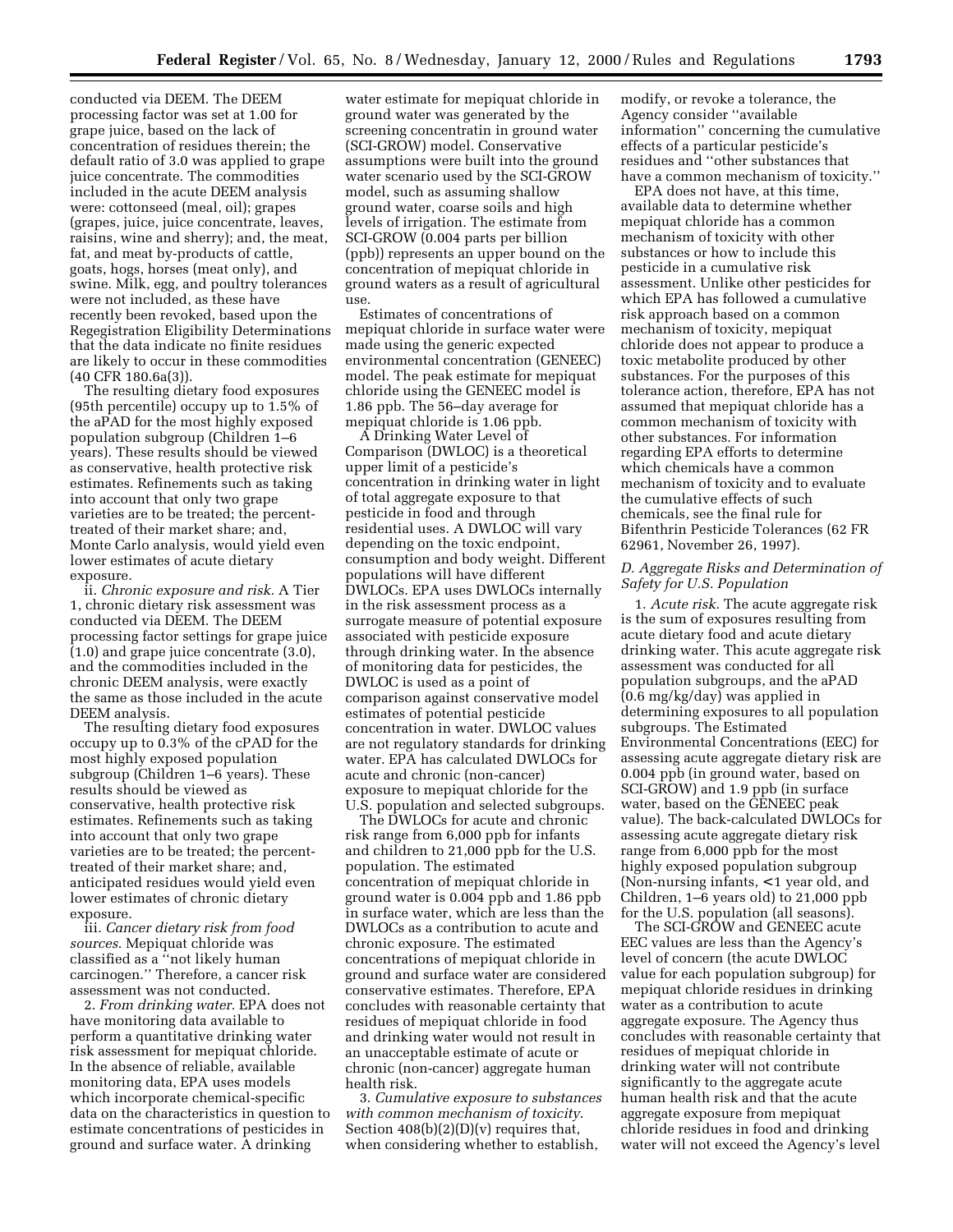of concern (100% of the aPAD) for acute dietary aggregate exposure by any population subgroup. EPA generally has no concern for exposures below 100% of the aPAD. This risk assessment is considered high confidence, conservative, and protective of human health.

2. *Chronic risk.* Chronic (non-cancer) aggregate risk is the sum of exposures resulting from chronic dietary food, chronic dietary drinking water and chronic residential uses. Mepiquat chloride has no registered residential uses. Therefore, this risk assessment is the aggregate of chronic dietary food and chronic dietary drinking water exposures only. This chronic aggregate risk assessment was conducted for all population subgroups, and the cPAD was applied in determining exposures to all population subgroups.

The EECs for assessing chronic aggregate dietary risk are 0.004 ppb (in ground water, based on SCI-GROW) and 1.1 ppb (in surface water, based on the GENEEC 56–day average value). The back-calculated DWLOCs for assessing chronic aggregate dietary risk range from 6,000 ppb for the most highly exposed population subgroup (Nonnursing infants and Children, 1–6 years old) to 21,000 ppb for the U.S. population (all seasons).

The SCI-GROW and GENEEC chronic EEC values are less than the Agency's level of concern (the chronic DWLOC value for each population subgroup) for mepiquat chloride residues in drinking water as a contribution to chronic aggregate exposure. The Agency thus concludes with reasonable certainty that residues of mepiquat chloride in drinking water will not contribute significantly to the aggregate chronic human health risk and that the chronic aggregate exposure from mepiquat chloride residues in food and drinking water will not exceed the Agency's level of concern (100% of the cPAD) for chronic dietary aggregate exposure by any population subgroup. EPA generally has no concern for exposures below 100% of the cPAD, because it is a level at or below which daily aggregate dietary exposure over a lifetime will not pose appreciable risks to the health and safety of any population subgroup. This risk assessment is considered high confidence, conservative, and protective of human health.

3. *Short- and intermediate-term risk.* These aggregate risk assessments take into account chronic dietary exposure from food and water, considered to be a background exposure level, plus shortand/or intermediate-term indoor and outdoor residential exposures, as applicable.

The Agency selected a dose and toxicological endpoint for assessments of short- and intermediate-term dermal and inhalation risk. However, since there are no residential uses for mepiquat chloride, either established or pending, at this time there is no exposure. Therefore, short-term and intermediate risk were not performed.

4. *Aggregate cancer risk for U.S. population*. Cancer aggregate risk is the sum of exposures resulting from chronic dietary food, chronic drinking water and chronic residential uses. Mepiquat chloride is classified as a ''not likely'' human carcinogen and thus not expected to pose a concer risk to humans.

5. *Determination of safety*. Based on these risk assessments, EPA concludes that there is a reasonable certainty that no harm will result from aggregate exposure to residues.

# *E. Aggregate Risks and Determination of Safety for Infants and Children*

1. *Safety factor for infants and children—*i. *In general*. In assessing the potential for additional sensitivity of infants and children to residues of mepiquat chloride, EPA considered data from developmental toxicity studies in the rat and rabbit and a 2–generation reproduction study in the rat. The developmental toxicity studies are designed to evaluate adverse effects on the developing organism resulting from maternal pesticide exposure during gestation. Reproduction studies provide information relating to effects from exposure to the pesticide on the reproductive capability of mating animals and data on systemic toxicity.

FFDCA section 408 provides that EPA shall apply an additional tenfold margin of safety for infants and children in the case of threshold effects to account for prenatal and postnatal toxicity and the completeness of the data base unless EPA determines that a different margin of safety will be safe for infants and children. Margins of safety are incorporated into EPA risk assessments either directly through use of a margin of exposure (MOE) analysis or through using uncertainty (safety) factors in calculating a dose level that poses no appreciable risk to humans. EPA believes that reliable data support using the standard uncertainty factor (usually 100 for combined interspecies and intraspecies variability) and not the additional tenfold MOE/uncertainty factor when EPA has a complete data base under existing guidelines and when the severity of the effect in infants or children or the potency or unusual toxic properties of a compound do not

raise concerns regarding the adequacy of the standard MOE/safety factor.

The Agency determined that the FQPA safety factor for mepiquat should be reduced to 1x for both acute and chronic risk assessments for all population subgroups, because:

• The toxicology database is complete for the assessment of the effects following *in utero* and/or postnatal exposure to mepiquat chloride.

• The toxicity data provided no indication of quantitative or qualitative increased susceptibility of rats or rabbits to *in utero* and/or postnatal exposure.

• The requirement of a developmental neurotoxicity (DNT) study is not based on the criteria reflecting some special concern for the developing fetuses or young which are generally used for requiring a DNT study and an FQPA safety factor (e.g.: neuropathy in adult animals; CNS malformations following prenatal exposure; brain weight or sexual maturation changes in offspring; and/or functional changes in offspring) and therefore does not warrant an FQPA safety factor. This is an interim step towards accordance with the proposed safety factors for use in the tolerancesetting process which was presented to the FIFRA SAP meeting in May, 1999 and placed in the Docket for Public Comment (64 FR 37001, July 8, 1999; Docket No. 37001).

• The exposure assessments will not underestimate the potential dietary (food and water) exposures for infants and children from the use of mepiquat chloride (currently, no residential exposure is expected).

2. *Short-or intermediate-term risk*. For a discussion of aggregate acute, chronic, and short- or intermediate-term risk to infants and children refer to Unit III.D. on Aggregate Risks and Determination of Safety of U.S. population.

3. *Determination of safety*. Based on these risk assessments, EPA concludes that there is a reasonable certainty that no harm will result to infants and children from aggregate exposure to residues.

#### **IV. Other Considerations**

#### *A. Metabolism in Plants and Animals*

Acceptable studies in cotton plants, grapes ruminants, and poultry have previously been submitted and evaluated. Residues of mepiquat chloride are systemic, with the residue of concern in plant and animal commodities being mepiquat chloride per se.

#### *B. Analytical Enforcement Methodology*

The analytical method (GLC/NPD) used for analysis of mepiquat chloride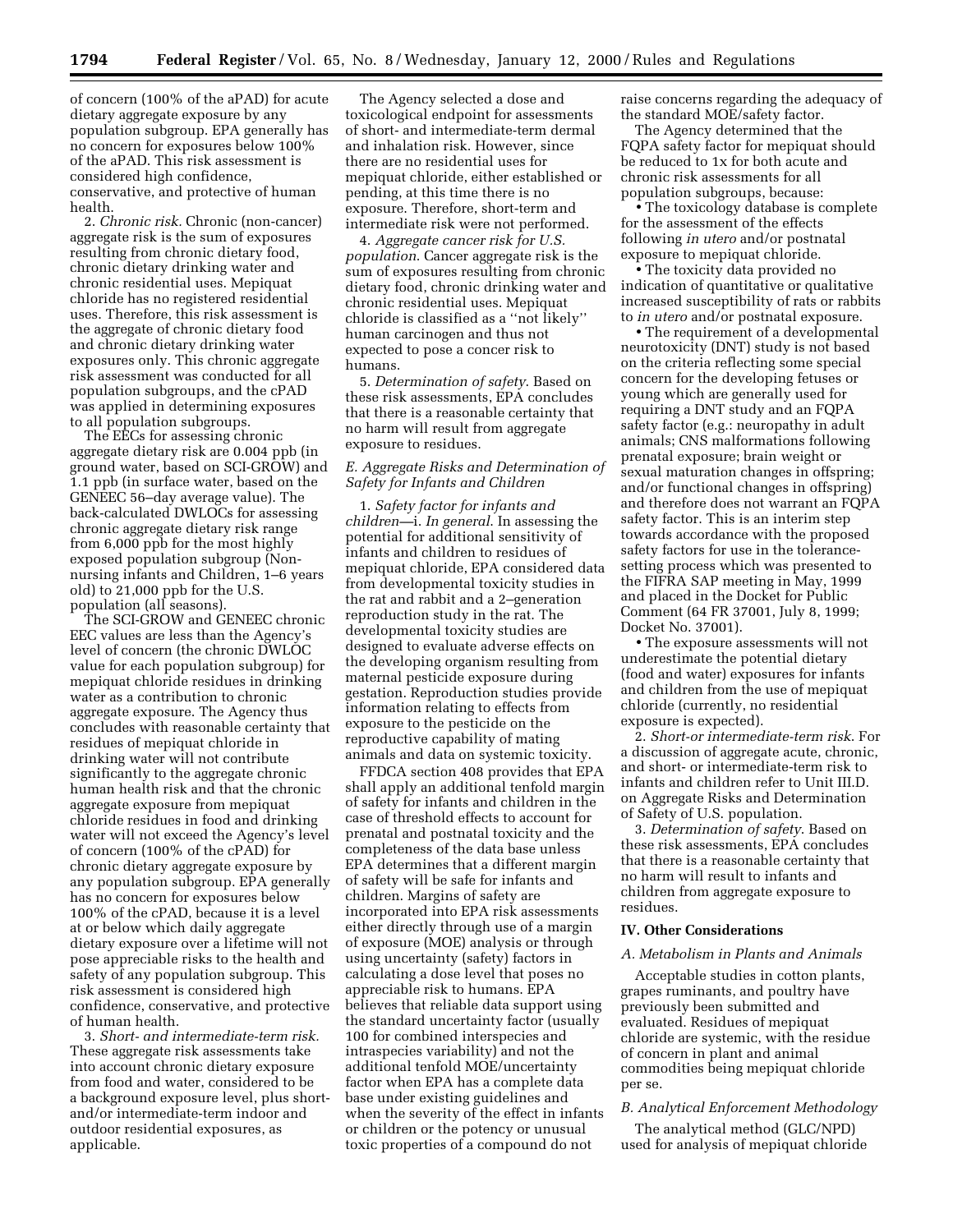residues in grapes, grape juice, and raisins is the enforcement procedure submitted for the Pesticide Analytical Manual, Volume II. This procedure has previously undergone a successful Agency validation using plant and animal matrices. The reported limit of quantitation is 0.05 ppm in grapes, 0.10 ppm in grape juice, and 0.25 ppm in raisins. The method is adequate to enforce the tolerance expression. A copy of the method may be requested from: Calvin Furlow, PIRIB, IRSD (7502C), Office of Pesticide Programs, Environmental Protection Agency, 401 M St., SW., Washington, DC 20460; telephone number: (703) 305–5229; email address: furlow.calvin@epa.gov.

#### *C. Magnitude of Residues*

*Crop field trials*. The grape field trials are adequate in number, geographically representative, and reasonably reflect the proposed use pattern. Residues of mepiquat chloride ranged from < 0.05 to 0.76 ppm. The data support the proposed 1.0 ppm tolerance for grapes.

*Processed commodities*. No concentration of residues was reported in grape juice; no tolerance is required. Residues concentrated up to 5X in raisins. The data support the proposed 5.0 ppm tolerance for raisins.

## *D. International Residue Limits*

There are no Codex, Canadian, or Mexican maximum residue limits (MRLs) established for mepiquat chloride. Harmonization is thus not an issue at this time.

#### *E. Rotational Crop Restrictions*

Not applicable. Grape vines are longlived perennials.

## **V. Conclusion**

Therefore, tolerances are established for residues of mepiquat chloride in or on grapes at 1.0 ppm, and raisins at 5.0 ppm.

## **VI. Objections and Hearing Requests**

Under section 408(g) of the FFDCA, as amended by the FQPA, any person may file an objection to any aspect of this regulation and may also request a hearing on those objections. The EPA procedural regulations which govern the submission of objections and requests for hearings appear in 40 CFR part 178. Although the procedures in those regulations require some modification to reflect the amendments made to the FFDCA by the FQPA of 1996, EPA will continue to use those procedures, with appropriate adjustments, until the necessary modifications can be made. The new section 408(g) provides essentially the same process for persons

to ''object'' to a regulation for an exemption from the requirement of a tolerance issued by EPA under new section 408(d), as was provided in the old FFDCA sections 408 and 409. However, the period for filing objections is now 60 days, rather than 30 days.

# *A. What Do I Need to Do to File an Objection or Request a Hearing?*

You must file your objection or request a hearing on this regulation in accordance with the instructions provided in this unit and in 40 CFR part 178. To ensure proper receipt by EPA, you must identify docket control number OPP–300962 in the subject line on the first page of your submission. All requests must be in writing, and must be mailed or delivered to the Hearing Clerk on or before March 13, 2000.

1. *Filing the request.* Your objection must specify the specific provisions in the regulation that you object to, and the grounds for the objections (40 CFR 178.25). If a hearing is requested, the objections must include a statement of the factual issues(s) on which a hearing is requested, the requestor's contentions on such issues, and a summary of any evidence relied upon by the objector (40 CFR 178.27). Information submitted in connection with an objection or hearing request may be claimed confidential by marking any part or all of that information as CBI. Information so marked will not be disclosed except in accordance with procedures set forth in 40 CFR part 2. A copy of the information that does not contain CBI must be submitted for inclusion in the public record. Information not marked confidential may be disclosed publicly by EPA without prior notice.

Mail your written request to: Office of the Hearing Clerk (1900), Environmental Protection Agency, 401 M St., SW., Washington, DC 20460. You may also deliver your request to the Office of the Hearing Clerk in Rm. M3708, Waterside Mall, 401 M St., SW., Washington, DC 20460. The Office of the Hearing Clerk is open from 8 a.m. to 4 p.m., Monday through Friday, excluding legal holidays. The telephone number for the Office of the Hearing Clerk is (202) 260– 4865.

2. *Tolerance fee payment.* If you file an objection or request a hearing, you must also pay the fee prescribed by 40 CFR 180.33(i) or request a waiver of that fee pursuant to 40 CFR 180.33(m). You must mail the fee to: EPA Headquarters Accounting Operations Branch, Office of Pesticide Programs, P.O. Box 360277M, Pittsburgh, PA 15251. Please identify the fee submission by labeling it ''Tolerance Petition Fees.''

EPA is authorized to waive any fee requirement ''when in the judgement of the Administrator such a waiver or refund is equitable and not contrary to the purpose of this subsection.'' For additional information regarding the waiver of these fees, you may contact James Tompkins by phone at (703) 305– 5697, by e-mail at *tompkins.jim@epa.gov*, or by mailing a request for information to Mr. Tompkins at Registration Division (7505C), Office of Pesticide Programs, Environmental Protection Agency, 401 M St., SW., Washington, DC 20460.

If you would like to request a waiver of the tolerance objection fees, you must mail your request for such a waiver to: James Hollins, Information Resources and Services Division (7502C), Office of Pesticide Programs, Environmental Protection Agency, 401 M St., SW., Washington, DC 20460.

3. *Copies for the Docket.* In addition to filing an objection or hearing request with the Hearing Clerk as described in Unit VI.A., you should also send a copy of your request to the PIRIB for its inclusion in the official record that is described in Unit I.B.2. Mail your copies, identified by docket control number OPP–300962, to: Public Information and Records Integrity Branch, Information Resources and Services Division (7502C), Office of Pesticide Programs, Environmental Protection Agency, 401 M St., SW., Washington, DC 20460. In person or by courier, bring a copy to the location of the PIRIB described in Unit I.B.2. You may also send an electronic copy of your request via e-mail to: *oppdocket@epa.gov*. Please use an ASCII file format and avoid the use of special characters and any form of encryption. Copies of electronic objections and hearing requests will also be accepted on disks in WordPerfect 5.1/6.1 file format or ASCII file format. Do not include any CBI in your electronic copy. You may also submit an electronic copy of your request at many Federal Depository Libraries.

# *B. When Will the Agency Grant a Request for a Hearing?*

A request for a hearing will be granted if the Administrator determines that the material submitted shows the following: There is a genuine and substantial issue of fact; there is a reasonable possibility that available evidence identified by the requestor would, if established resolve one or more of such issues in favor of the requestor, taking into account uncontested claims or facts to the contrary; and resolution of the factual issues(s) in the manner sought by the